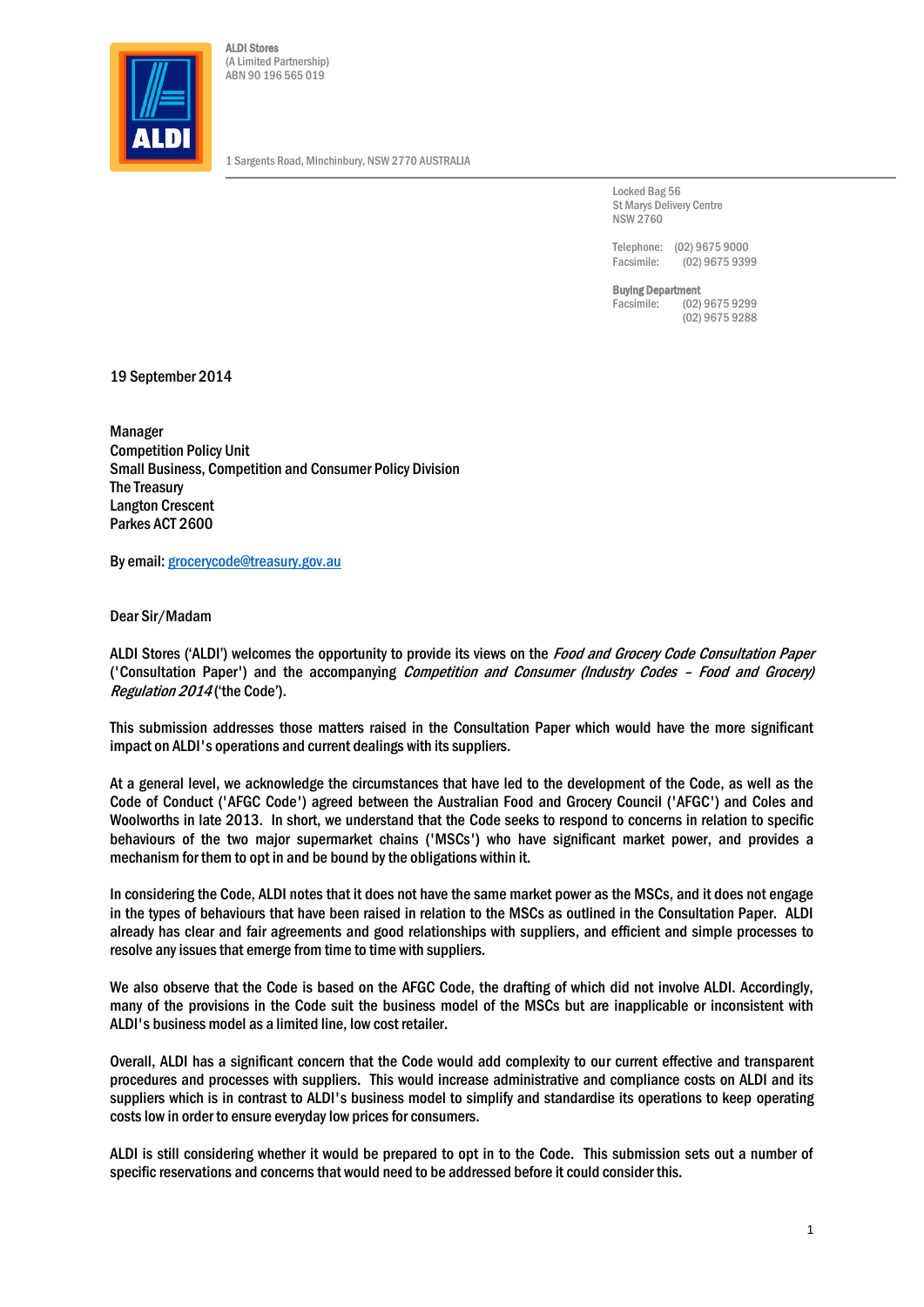#### 1. Industry Context and ALDI's Relationships with Suppliers

Our understanding is that the AFGC Code and the Code, have been precipitated by widespread criticism of certain behaviours by the MSCs vis a vis their suppliers. It has been suggested that these behaviours include:

- requiring payments from suppliers to have products stocked or for better positioning of products;
- requiring funding from suppliers of costs of promotions, marketing and markdowns;
- delisting products for non-commercial reasons; and
- threatening to disrupt a supplier's business or terminate their supply agreement.

ALDI does not engage in these behaviours.

We are known for our excellent relationships with our suppliers and the benchmark industry supplier survey (Nielsen Retail Barometer, quoted in 'The Sydney Morning Herald', Adele Ferguson, 8 November 2013) consistently rates ALDI as retailer of the year (64% in 2013, compared to 21% for Coles and 7% for Woolworths), as well as the highest net rating for quality of relationship (73% in 2013, compared to 57% for Coles and 9% for Woolworths).

# 2. ALDI's Unique Business Model

l

ALDI's efficient and globally-tested business model is to limit operating costs to ensure the lowest possible prices for its range of almost entirely exclusive own brand products. This business model is distinctly different to the business model of the MSCs. Relevantly when considering the Code, these differences include:

- we focus almost exclusively on an exclusive own brand product range, with less than 5% of our product lines being supplier-branded products so we can reduce the cost of everyday groceries through reduced marketing overheads;
- ALDI's core product range is around 1,350 products (typically one product per category) which contrasts with around 25,000 for a full-line supermarket operated by the MSCs;
- our prices do not fluctuate wildly in comparison to the 'high-low' pricing models generally adopted by the MSCs, but instead remain consistently low in the form of everyday low prices;
- ALDI has a much flatter buying structure than the MSCs, reflecting our simpler and streamlined model every supplier deals directly with one of our Buying Directors. Above our relatively small team of Buying Directors, ALDI has a number of Group Buying Directors and a Managing Director – Buying. This contrasts with the MSCs which we understand have buying departments with many hundreds of staff, with multiple levels of buying staff dealing with suppliers. Unlike the MSCs where junior buying staff tend to be the first point of contact for suppliers, ALDI's Buying Directors are generally the only point of contact for suppliers on all issues ranging from the products to resolving issues in line with the ALDI Management System, being ALDI's dispute resolution process. In that sense, ALDI's Buying Directors would constitute "Senior Buyers" for the purposes of the Code; and
- we have existing, successful mechanisms to deal with any supplier issues in the rare circumstances that these arise.

The uniqueness of ALDI's business model is directly relevant to whether the Code is applicable to ALDI. The terms of the Code closely follow the AFGC Code which was a product of consultations between the AFGC and Coles and Woolworths. As a result, the Code more closely reflects the business model of the MSCs, rather than ALDI, as the Code assumes:

- retailers have more market power than the suppliers, but many large suppliers have more market power than ALDI. ALDI currently only operates in New South Wales/ACT, Queensland and Victoria and is estimated to account for around 10% of the grocery market on the Eastern Seaboard<sup>1</sup>;
- retailers' product lines are predominantly comprised of supplier-branded products, whereas ALDI is first and foremost an own brand retailer with less than 5% of its products being supplier-branded; and

<sup>1</sup> Roy Morgan Research, 'Supermarket Currency' report, December 2013, media release, 12 February 2014.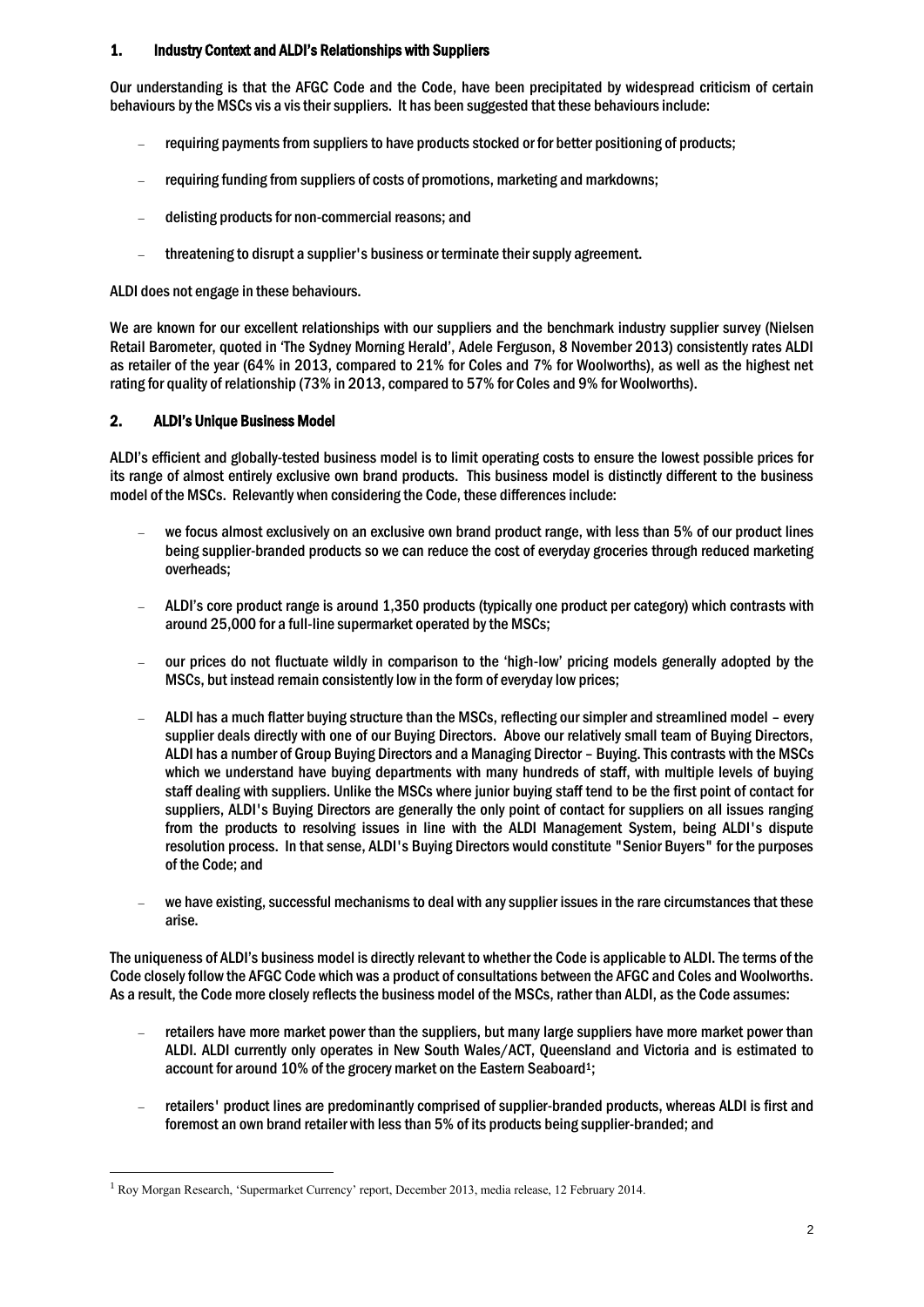retailers have large, multi-tiered, buying teams which are not easily accessible to suppliers, in contrast to ALDI which has a flat structure where its Buying Directors have authority to resolve supplier issues.

For these reasons, ALDI approaches the Code consultation process with the preliminary view that there appears to be no 'problem' relating to ALDI that is in need of a 'solution', and that the Code represents a poor fit with the way in which ALDI conducts its business.

## 3. Code Provisions Which Should Not Apply to ALDI

There are a number of provisions in the Code which do not apply to ALDI given its unique business model, in particular, the product ranging, shelf space allocation and dispute resolution provisions.

(a) Product Ranging/Shelf Space Allocation Principles

The requirements of the Code for a retailer to provide brand product ranging and shelf space allocation principles seems to be aimed at addressing the concern that MSCs misuse their market power by discriminating in favour of their own brand products and may require suppliers to make payments to secure better positioning or an increase in allocation of shelf space. In contrast to the MSCs, 95% of ALDI's products are own brand and it does not require any such payments of any of its suppliers. For these reasons, ALDI does not have or need product ranging or shelf space allocation principles.

Whilst we understand that the MSCs generally conduct range reviews at least twice a year, ALDI only conducts annual tenders, unless a longer term contract is in place, of each of its products predominantly to ensure continued quality and competitive pricing. This is carried out on a product by product basis and not by category in most cases.

For the reasons outlined above, product ranging and shelf space allocation policies are unnecessary and not applicable to ALDI. If ALDI were to adopt such policies, it would not deliver any benefit to ALDI or suppliers and instead would result in unnecessary administrative burden and costs on ALDI.

Accordingly, ALDI believes clause 24 of the Code should only apply to retailers with 50% or more of products that are not own brand products, when it may be relevant to have such policies.

(b) Dispute Resolution Procedures

ALDI already has an effective and efficient informal dispute resolution process in place through the ALDI Management System. The ALDI Management System is used by ALDI globally and outlines ALDI's organisation and management structure and the process for addressing any complaints or disputes.

Under the ALDI Management System complaints/dispute procedure, suppliers can raise any issues they may have, for example a decision by ALDI to de-list a product, with the relevant ALDI Buying Director who has authority to resolve that dispute. If the matter is not resolved to the supplier's satisfaction, the Supplier can request the matter is escalated, ultimately to the Managing Director  $-$  Buying. At a practical level, we find almost all supplier concerns are dealt with promptly, often on the same day or the following day from when they were initially raised with the ALDI Buying Director.

The dispute resolution process proposed in Part 5 of the Code is unnecessary, less efficient, more complicated, and more difficult to establish and implement than the process currently used by ALDI. In particular, the Code process would:

- remove Suppliers' direct access to the commercial decision makers at ALDI (i.e. Buying Directors) to quickly and effectively resolve any issues;
- significantly impact ALDI's ability to quickly resolve issues/complaints/disputes with suppliers, particularly if it relates to 'special buys' products (i.e. once off weekly catalogue specials) where urgent resolution would be required, whereas it could take up to 40 business days before the dispute reaches mediation/arbitration under clause 31 of the Code;
- be a costlier system for suppliers to follow; and
- be a costlier system for ALDI in terms of employing a Code Compliance Manager, to prove every time if a supplier's complaint is vexatious, trivial, misconceived or lacking in substance, and to follow each step of the dispute resolution process under the Code.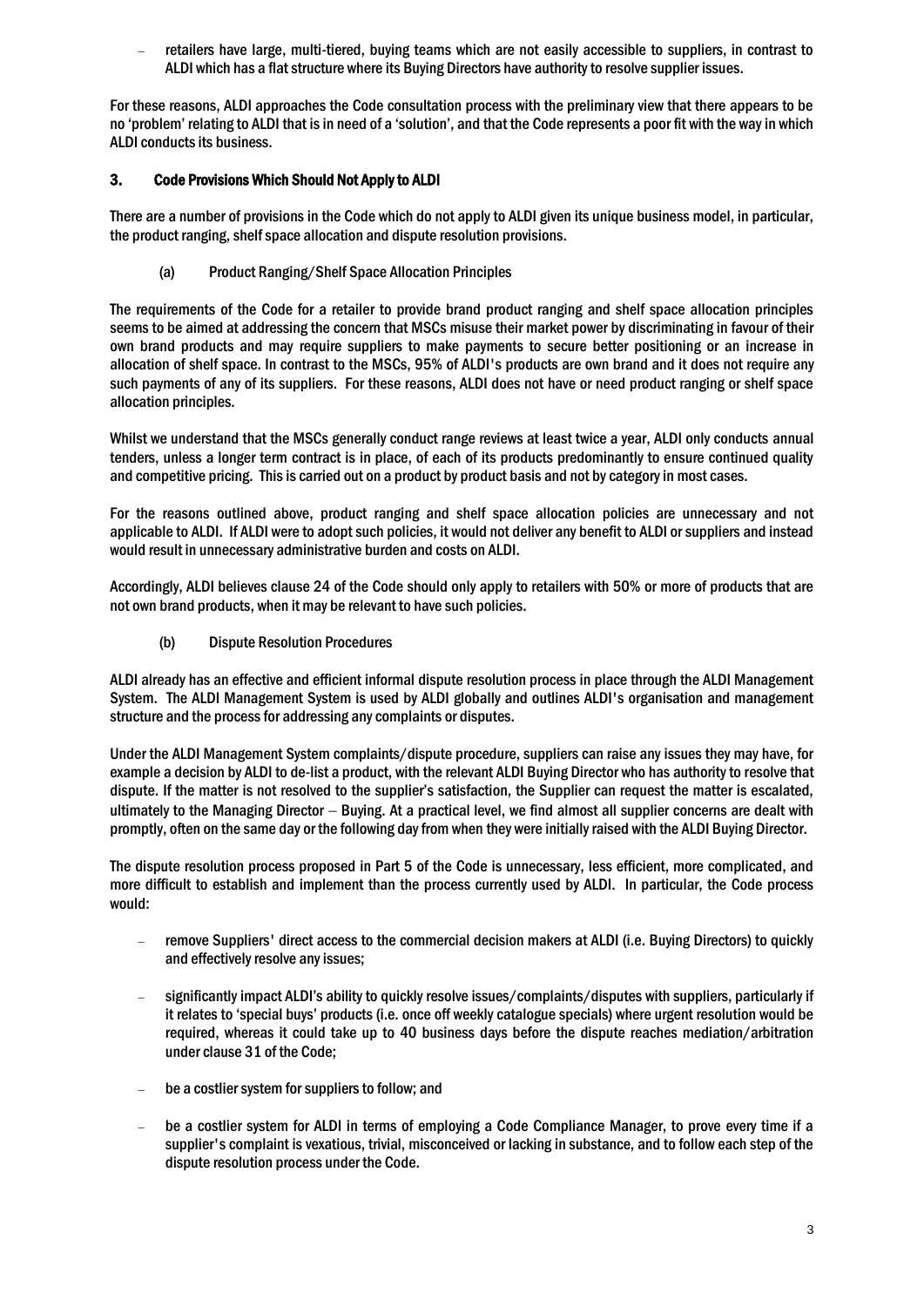# 4. Compliance Costs and Administrative Burdens

ALDI operates a lean and efficient organisational structure, which seeks to minimise unnecessary administrative processes and keep ALDI's costs low, in order to maintain lower prices for its consumers.

There are a range of provisions under the Code that will impose significant additional administrative compliance requirements on ALDI which will increase our operating costs, and could impact ALDI's low cost model. In ALDI's view, the projected costs of compliance with the Code as outlined in the Consultation Paper are not accurate and underestimate the realistic cost of implementing new policies and procedures and ongoing compliance.

Relevant compliance burdens and cost issues include:

- appointing a Code Compliance Manager (clause 28);
- amending ALDI's existing agreements with its suppliers to comply with the Code;
- updating ALDI's procedures and training to reflect the requirements of the Code;
- reporting on compliance every six months which is twice the frequency of reporting required under the UK Mandatory Code. Retailers should not be required to report on compliance with the Code more frequently than annually, given the administrative burden of the reporting and compliance obligations and additional costs;
- establishing additional and unnecessary policies, e.g. product ranging and shelf allocation policies (clause 24) as set out in section 2, above; and
- establishing the formal dispute resolution process in Part 5 as set out in section 2, above.

## 5. Lack of Balance and Coverage

(a) Coverage of Suppliers

As presently drafted, the Code assumes all retailers have the bargaining power over suppliers, and only imposes obligations on retailers. The Code does not recognise the significant market power of major suppliers which may be exerted against smaller retailers in the Australian market such as ALDI.

There are provisions which should be included or extended in the Code to apply equally to both suppliers and retailers to ensure the Code is more balanced, including requiring that:

- suppliers give reasonable notice if they intend to cease supplying a product;
- suppliers comply with laws regarding a retailer's intellectual property and confidential information (clauses 21 and 22);
- suppliers act lawfully and in good faith (clause 25);
- suppliers are prevented from making claims or complaints which are vexatious, trivial, preconceived or lacking in substance (Part 5); and
- suppliers co-operate and act in good faith in resolving disputes (Part 5).

Suppliers could be required to opt in to be bound and obtain the benefit of the Code or at a minimum the Code should recognise that the mutual obligations outlined above should be included in the Grocery Supply Agreement.

(b) Alcohol products

The aim of the Code is to establish a minimum standard of conduct between retailers and suppliers in respect of a broad range of products sold by grocery retailers. MSCs have a substantial market position in alcohol retailing, which can impact both suppliers and smaller retail competitors such as ALDI. Given alcohol products also form part of the product offering of such smaller retailers and are sometimes supplied by the same suppliers of other grocery products, then it seems sensible for there to be one code which covers all such grocery products, including alcohol products.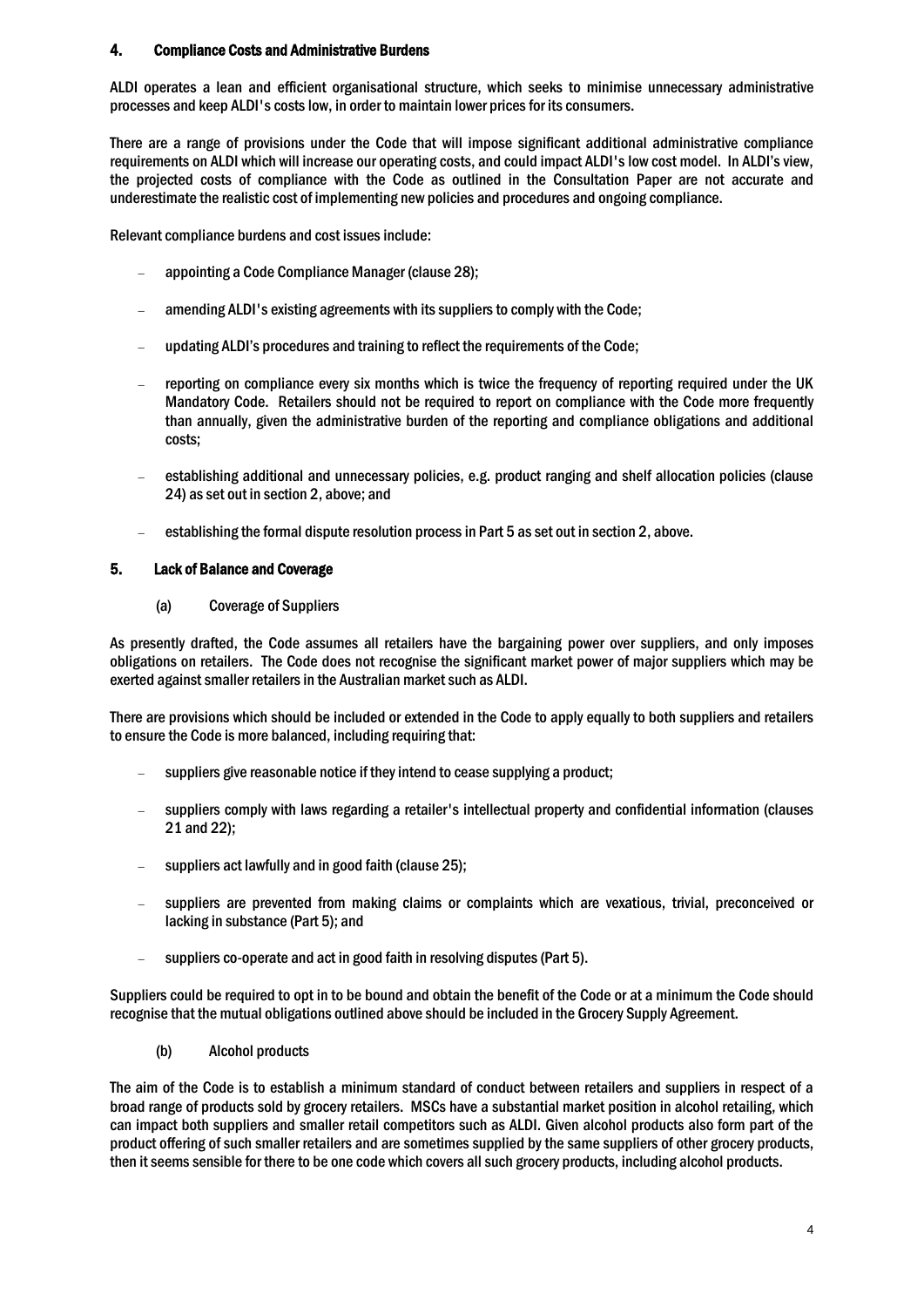Accordingly, ALDI believes the definition of "groceries" in the Code should specifically include alcohol products.

# 6. Other Important Amendments/Clarifications

(a) Variation of Grocery Supply Agreements

ALDI has a core set of terms and conditions in place with each of its Suppliers and from time to time, ALDI may need to amend those terms to reflect, for example, changes in operating requirements. ALDI currently has an effective system in place for varying those terms and conditions by giving suppliers notice of any proposed variations. In order for ALDI to continue with such practices, it would need to rely on the exception to varying Grocery Supply Agreements contained in clause 10(2) of the Code. We are concerned that provision does not provide sufficient flexibility to vary our Grocery Supply Agreements. In particular, clause 10(2) appears to require a retailer to set out in a Grocery Supply Agreement each specific change of circumstance that would allow for such a variation to be made, which ALDI believes would be impractical.

Similar to the UK Code, ALDI suggests the Code be modified to provide that a retailer has a right to vary a Grocery Supply Agreement where reasonable notice has been provided to the supplier.

(b) Set Off

ALDI's general set off right is included in its agreements with suppliers and works effectively with suppliers to allow adjustments of invoices and payments in a simple and non-bureaucratic manner.

ALDI may be able to amend its agreements with suppliers to set out a non-exhaustive list of circumstances in which the set off may apply, but it would not be able to set out all the possible circumstances or specify the amount of the set off in its Grocery Supply Agreement as would be required under clause 16 of the Code.

If ALDI were to opt in to the Code, it would expect that it could continue to exercise its set off right in accordance with its agreement with suppliers without having to specify all possible circumstances in which it could apply or specifying particular set off amounts. Accordingly, ALDI proposes an amendment to clauses 16(2) and 16(3) to allow a set-off to be made if permitted by a Grocery Supply Agreement without the extensive detail currently contemplated.

(c) Fresh Produce

ALDI may need to return fresh produce to suppliers from time to time if the produce does not meet its produce standards and quality specifications but also if the produce has been delivered late. However, the terms on which ALDI may reject fresh produce are clearly set out in its current agreements with suppliers.

ALDI would only return unsold products, including fresh produce, to suppliers at the suppliers' expense, if permitted under its agreement with suppliers. If products meet ALDI's requirements under its agreements with suppliers, and can no longer be sold, ALDI has a program in place to donate those products to charities through OzHarvest and Foodbank.

If ALDI were to opt in to the Code, it would expect that, if necessary, it could return fresh produce to suppliers for the reasons outlined in its agreements with suppliers, including for late delivery.

Clause 18(3) should be amended to allow for rejection of fresh produce for any reason set out in the Grocery Supply Agreement. In order to ensure it is clear to retailers and suppliers, "fresh produce" should be defined in the Code.

(d) [Intellectual Property Rights

ALDI recognises and does not infringe the intellectual property rights of its suppliers. We have procedures in place to ensure that we do not infringe intellectual property rights held by a supplier in connection with supplier-branded products when ALDI is developing its own brand products, and the brand names, packaging designs and advertising in relation to such products.

There are already requirements at law, both under statute and at common law, to recognise the intellectual property rights of a party. If a supplier considers that a retailer has breached its intellectual property, then it could take legal action to protect that intellectual property.

ALDI is concerned that the obligation to "respect" the intellectual property rights of suppliers in clause 21(1) of the Code is vague and may require ALDI to go above and beyond the requirements of the law in recognising the intellectual